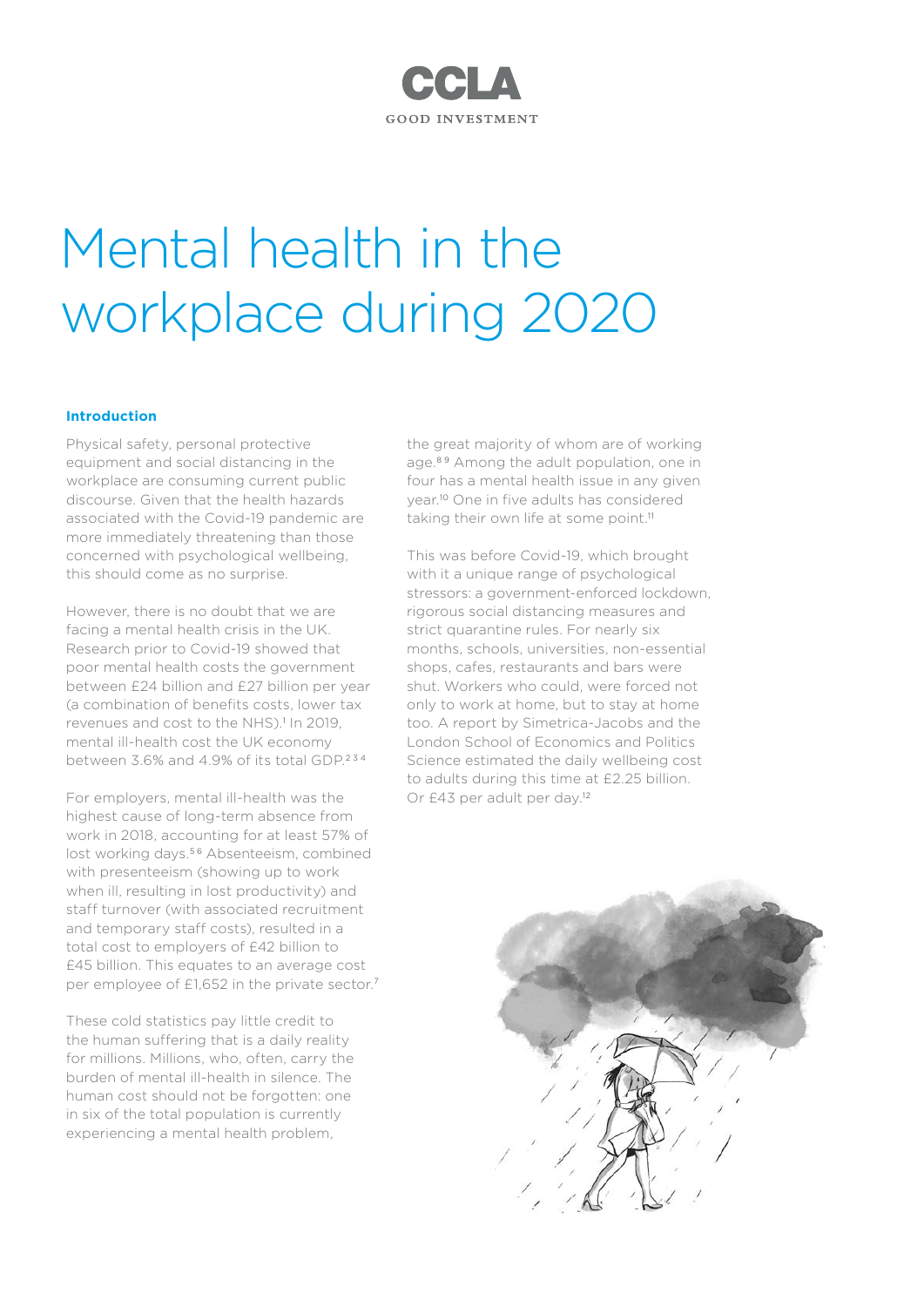#### **Why are we addressing poor mental health?**

As investors, we want the companies in which we invest to be successful. We believe that the stark human and economic costs associated with poor mental health represent a substantial obstacle to this success. Put simply, employers are losing billions of pounds because employees are less productive, off sick or leaving work all together.<sup>13</sup>

Yet, while the workplace can be a root cause of poor mental health – or make an existing mental health disorder worse – it is also a setting that can assist in the identification of mental illness and facilitation of proper treatment.<sup>14</sup>

There is a wealth of data to demonstrate that in the long-term, the most successful and competitive companies are those that have the best health and safety records, and the most physically and mentally healthy workers.<sup>15</sup> As investors, we try to be responsible stewards of our clients' assets; we also aim to invest in successful companies. Pushing for progress in workplace mental health is a moral and economic imperative.

#### **What have we done?**

CCLA's mental health engagement programme was launched in February 2019. We used the recommendations set out by the government-commissioned 'Thriving at Work' report, and the input of an expert advisory committee (including representatives from Public Health England and Mind), to create a set of five, workable best practice measures.

We took these measures to a select group of 11 investee companies, with an underlying workforce of approximately 400,000 people. While some of the businesses had gone above and beyond legislated minimum standards, others had made little or no progress. Most organisations were making tangible efforts to improve workplace mental health; the bad news is that we were told we were the only investors asking questions about mental health and wellbeing.

Covid-19 gave the engagement programme a new lease of life. In April 2020, within a week, we built a coalition of investors (with a total of £2.2 trillion in assets under management) and wrote on their behalf to the CEO of every FTSE 100 company. The letter urged them to take steps to protect the mental health of their employees during the pandemic.

Should management take heed, the investor coalition could have a positive impact on the mental health of the 4.7 million workers employed by these 100 companies.

## **What have we found?**

- Of the 100 companies targeted, 73 have now responded to the engagement, with wide disparity in the quality of responses received.
- The good news is that most respondents have now acknowledged the problem of mental ill-health in the workplace and are taking steps to address it.

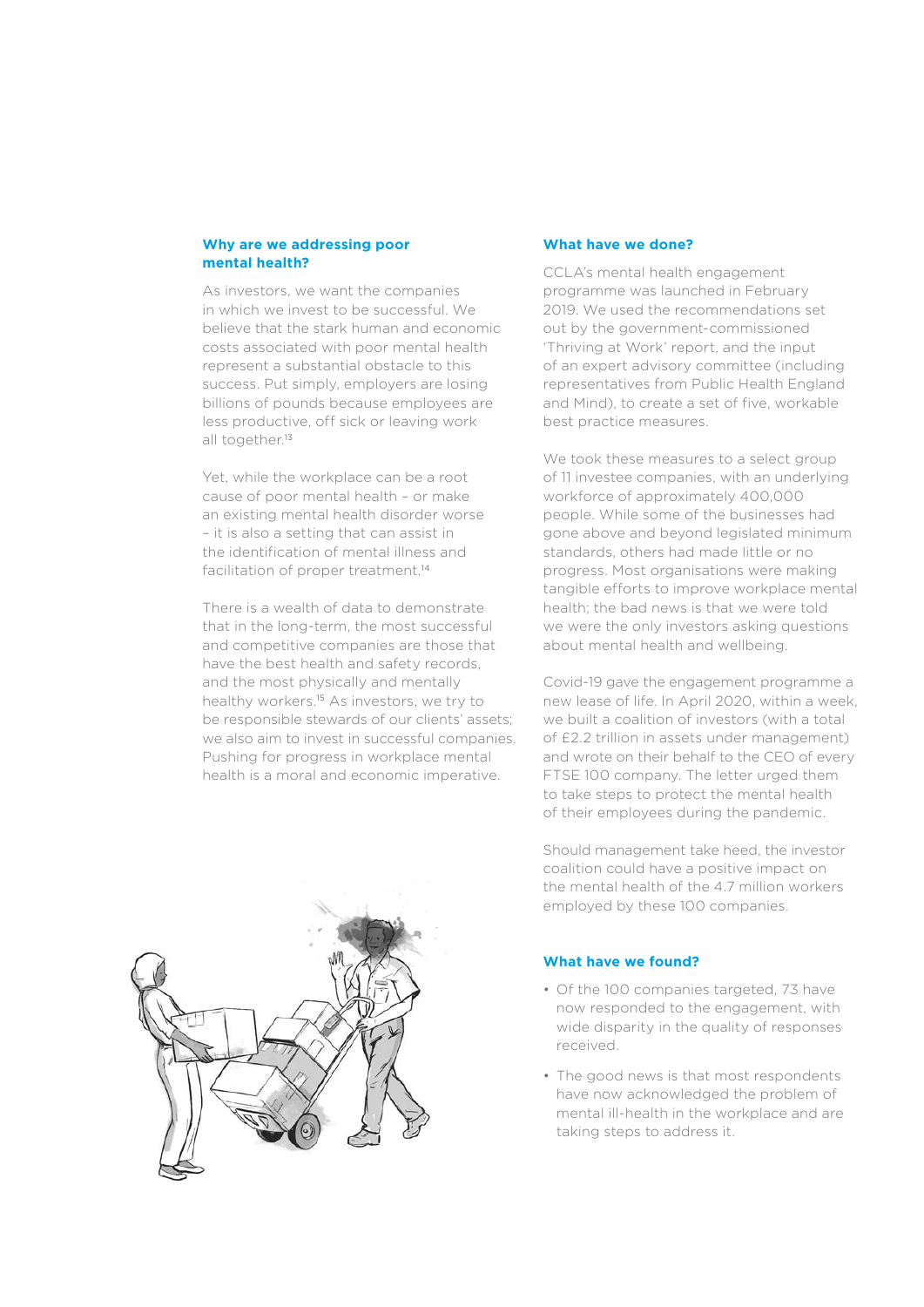- 89% of respondents either have an Employee Assistance Programme (EAP) or equivalent and have been signposting the resource throughout the crisis.
- More than half of the companies that responded offer specific, targeted mental health training for line managers.
- 38% of replies were signed by the company's leader, with some showing real commitment.
- Companies across the board have made efforts to offer flexible working arrangements to employees during the pandemic, adjusting working hours, environment and routines to help their employees navigate the crisis.
- At a basic level, hardware was made available to home workers, additional flexibility granted in holiday allowance, and physical safeguards introduced where appropriate.
- One company supported approximately 3,000 employees over the age of 70, as well as vulnerable and pregnant staff, with 12 weeks' fully paid absence.
- Less encouraging was the revelation that only 10 companies (14%) said that they had relaxed or reviewed performance appraisals in light of the crisis.
- In addition, while EAPs are widely offered, usage is rarely monitored. We await responses from the remaining 27 companies.

# **What next?**

Through our work to date, it is apparent that we cannot solve this problem in isolation. Poor mental health is a systemic, rather than a company-specific problem. It requires greater transparency, disclosure and reporting. It requires greater pressure from stakeholders as well as more progressive public legislation. Whilst we were encouraged by our initial engagement findings, there is little commonality in

approach, very little monitoring or public disclosure and a lack of commitment by senior leaders in the majority of cases.

Consequently, we are now in advanced discussions to create the first ever investorled corporate mental health benchmark. The benchmark will act as a framework for investors to assess how companies compare on safeguarding the mental health of their workforce. By introducing an element of competition – currently lacking – it will incentivise companies to address poor workplace mental health head on. It is the indisputable next step if we are to make a meaningful difference in this sphere.

While a highly infectious disease continues to consume public rhetoric, we are focusing on an invisible, non-communicable disease, in the belief that if left unaddressed, mental illness could become the next global pandemic. The associated human and monetary costs could be colossal.

# **FTSE 100 INITIATIVE**

CCLA thanks the following investors for their support:

| Aviva                                                          |
|----------------------------------------------------------------|
| <b>BMO</b>                                                     |
| Boston Common Asset Management                                 |
| <b>Brunel Pension Partnership</b>                              |
| Central Finance Board of the Methodist Church                  |
| Church of England Pensions Board                               |
| Church Investors Group                                         |
| Epworth Investment Management                                  |
| EOS at Federated Hermes (on behalf of its stewardship clients) |
| <b>GAM Investments</b>                                         |
| Joseph Rowntree Charitable Trust                               |
| Lankelly Chase Foundation                                      |
| Norwegian Church Endowment Fund                                |
| Polden-Puckham Charitable Foundation                           |
| Schroders                                                      |
| West Midlands Pension Fund                                     |